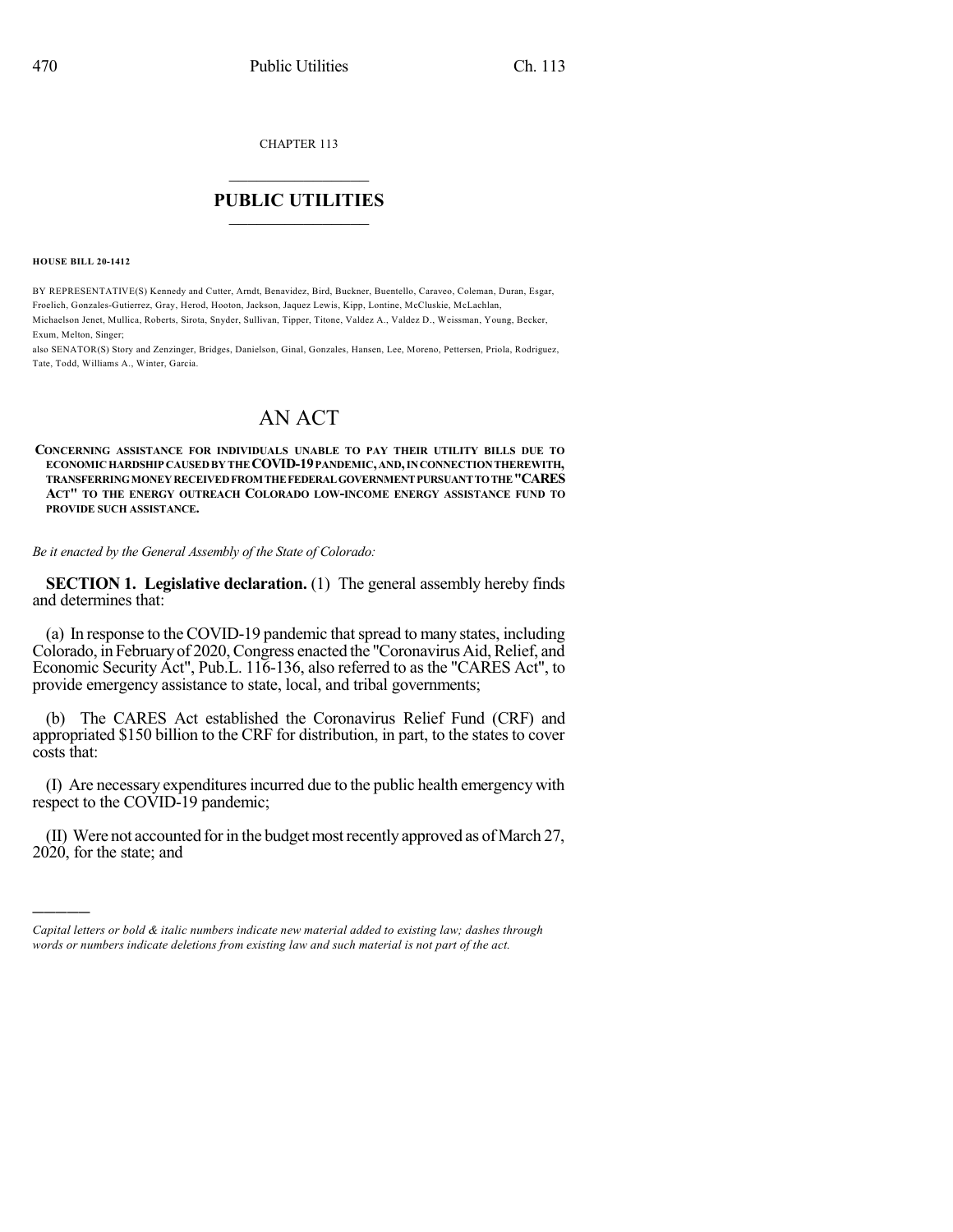(III) Were incurred during the period that begins on March 1, 2020, and ends on December 30, 2020;

(c) Approximately \$1.674 billion was transferred from the CRF to Colorado's state government and, in his executive order D 2020 070, dated May 18, 2020, the governor transferred \$70 million of that money to the general fund for disbursement by the general assembly;

(d) The United States department of the treasury has issued guidance on states' use of money allocated from the CRF, including the "Coronavirus Relief Fund Frequently Asked Questions" document issued on May 4, 2020, and updated on May  $28$ ,  $2020$ , in which the department indicated that "[f]und payments may be used for subsidy payments to electricity account holders to the extent that the subsidy payments are deemed by the recipient to be necessary expendituresincurred due to the COVID-19 public health emergency ... [and,] if determined to be a necessary expenditure, a government could provide grants to individuals facing economic hardship to allow them to pay their utility fees and thereby continue to receive essential services";

(e) To help reduce the spread of COVID-19, residents throughout the state have remained in their homes to comply with stay-at-home and safer-at-home orders, which compliance has led to increased household use of electric, heating, and cooling utilities and resulted in increased residential utility bills;

(f) Compounding the problem is the fact that the COVID-19 pandemic has led to extensive job losses throughout the state, where more than 450,000 claims for state and federal unemployment assistance have been filed since March 1, 2020, and many Coloradans have experienced a significant decline in their household incomes;

(g) While some utilities have implemented a moratorium on utility disconnections, the moratoriums do not address the difficulty that a household that is facing economic hardship as a result of the COVID-19 pandemic will have paying its utility bill once a utility's disconnection moratorium is lifted;

(h) Utility disconnections will provide further economic and health risks to Colorado residents because utility disconnections:

(I) Create unsafe housing conditions;

(II) Increase the likelihood of eviction for certain renters; and

(III) In light of the need for people to remain at home as much as possible, increase the risks of lost wages and reduced educational opportunities arising from a lack of electricity;

(i) Assisting low-income households throughout the state with their utility bill payments would help mitigate the economic and health risks caused by the COVID-19 pandemic; and

(j) Expanding the state's existing utility bill payment assistance program to provide direct utility bill payment assistance to those households facing economic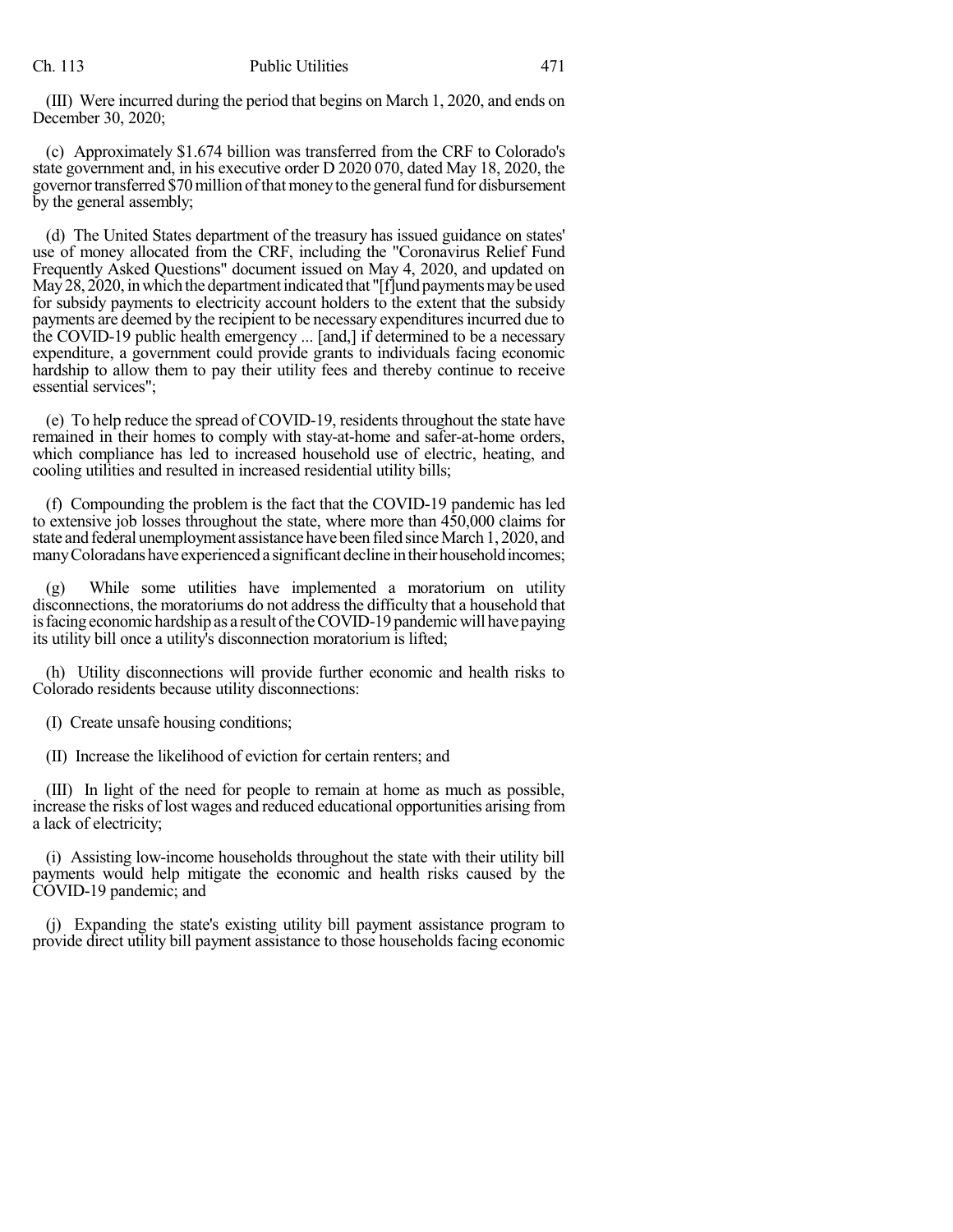hardship caused by the COVID-19 pandemic, which assistance was not accounted for in the state's budget most recently approved as of March 27, 2020, is a necessary expenditure.

**SECTION 2.** In Colorado Revised Statutes, 40-8.7-110, **add** (3) as follows:

**40-8.7-110. Reports- repeal.**(3)(a) THE ORGANIZATION SHALL INCLUDE IN THE REPORT PREPARED PURSUANT TO THIS SECTION INFORMATION RELATED TO MONEY RECEIVED FROM THECOLORADO ENERGY OFFICE PURSUANT TO SECTION 40-8.7-112 (2)(f), WHICH INFORMATION MUST SPECIFY HOW THE DIRECT UTILITY BILL PAYMENTS MADE PURSUANT TO SECTION 40-8.7-112 (2)(f) WERE MADE IN ACCORDANCE WITH SECTION 801 (d) OF THE "CORONAVIRUS AID, RELIEF, AND ECONOMIC SECURITY ACT", PUB.L. 116-136, ALSO REFERRED TO AS THE "CARES ACT".

(b) THIS SUBSECTION (3) IS REPEALED, EFFECTIVE JANUARY 1, 2022.

**SECTION 3.** In Colorado Revised Statutes, 40-8.7-112, **amend** (2)(a) and (4) introductory portion; and **add** (2)(f) and (4)(b.3) as follows:

**40-8.7-112. Department of human services low-income energy assistance fund- creation - energy outreachColorado low-income energy assistance fund - creation - Colorado energy office low-income energy assistance fund creation - definitions- repeal.** (2) (a) There is hereby created in the state treasury the energy outreach Colorado low-income energy assistance fund, which shall be administered by the Colorado energy office. and shall consist THE FUND CONSISTS of all moneys MONEY transferred by the state treasurer as specified in section  $39-29-109.3$  (2)(f) C.R.S. and any other money that the general assembly APPROPRIATES OR TRANSFERS TO THE FUND FOR THE PURPOSES SET FORTH IN THIS SUBSECTION  $(2)$ . All moneys MONEY in the fund are IS continuously appropriated to the Colorado energy office for distribution to the organization to be used for the purposes set forth in this subsection  $(2)$ . All moneys MONEY in the fund at the end of each fiscal year shall be retained REMAINS in the fund and shall DOES not revert to the general fund or any other fund.

(f) (I) THE STATE TREASURER SHALL TRANSFER FOUR MILLION EIGHT HUNDRED THOUSAND DOLLARS FROM THE CARE SUBFUND IN THE GENERAL FUND TO THE CORONAVIRUSRELIEFACCOUNT IN THE ENERGY OUTREACH COLORADO LOW-INCOME ENERGY ASSISTANCE FUND, WHICH ACCOUNT IS HEREBY CREATED. THE MONEY TRANSFERRED TO THE CORONAVIRUS RELIEF ACCOUNT PURSUANT TO THIS SUBSECTION (2)(f) IS CONTINUOUSLY APPROPRIATED TO THE COLORADO ENERGY OFFICE FOR DISTRIBUTION TO THE ORGANIZATION TO BE USED FOR THE PURPOSE SET FORTH IN THIS SUBSECTION  $(2)(f)$ .

(II) THE ORGANIZATION SHALL USE MONEY IT RECEIVES FROM THE COLORADO ENERGY OFFICE PURSUANT TO THIS SUBSECTION  $(2)(f)$  to provide direct utility BILL PAYMENT ASSISTANCE TO LOW-INCOME HOUSEHOLDS FACING ECONOMIC HARDSHIP CAUSED BY THE COVID-19 PANDEMIC, AS PERMITTED UNDER THE "CORONAVIRUS AID, RELIEF, AND ECONOMIC SECURITY ACT", PUB.L. 116-136, ALSO REFERRED TO AS THE "CARES ACT". TO RECEIVE DIRECT BILL PAYMENT ASSISTANCE PURSUANT TO THIS SUBSECTION  $(2)(f)$ , a LOW-INCOME HOUSEHOLD MUST CERTIFY PURSUANT TO SUBSECTION  $(2)(f)(I\dot{V})$  of this section that its need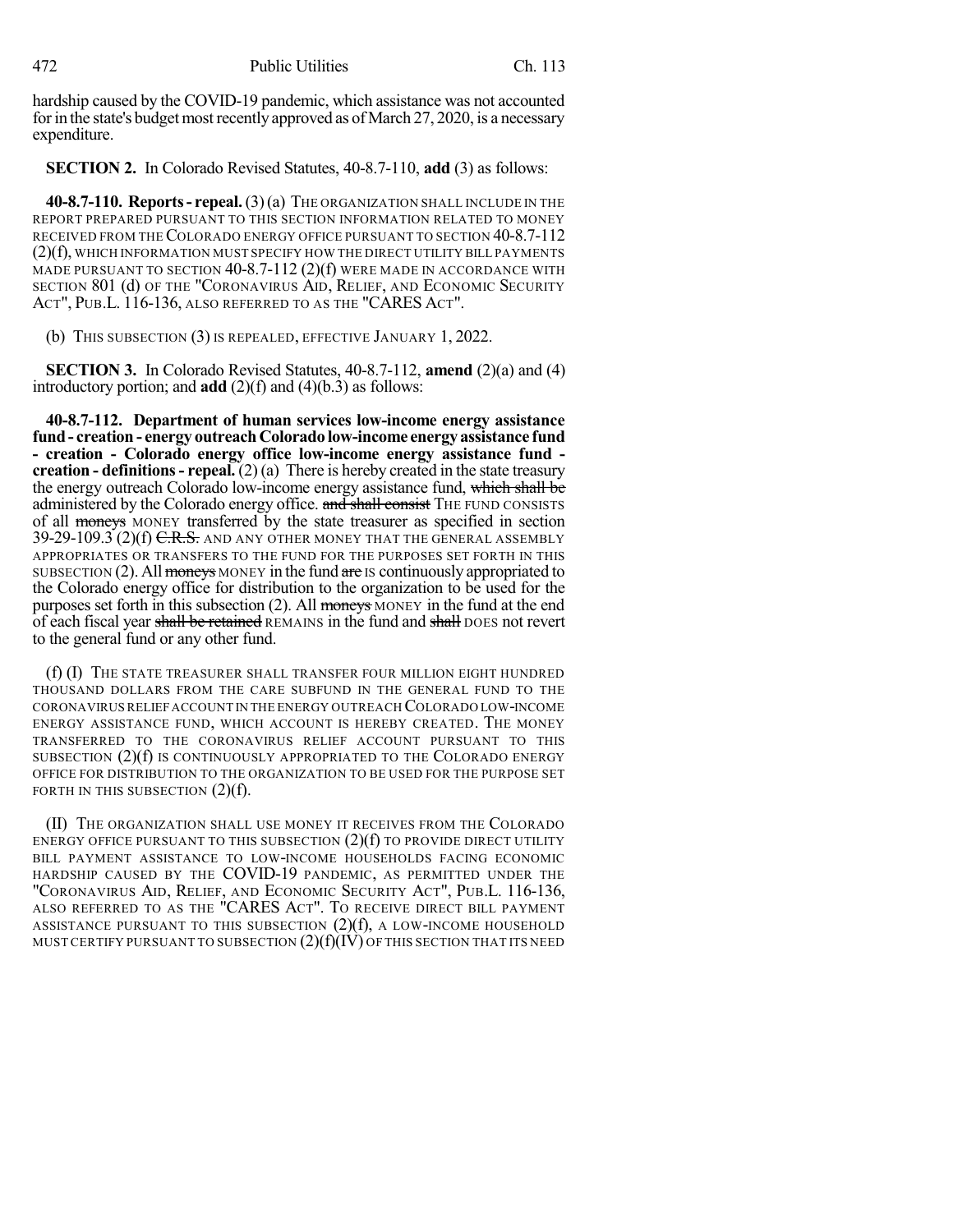FOR DIRECT UTILITY BILL PAYMENT ASSISTANCE RESULTS FROM THE PUBLIC HEALTH EMERGENCY CAUSED BY THE COVID-19 PANDEMIC.

(III) THE ORGANIZATION SHALL MAKE A DIRECT UTILITY BILL PAYMENT AUTHORIZED PURSUANT TO THIS SUBSECTION  $(2)(f)$  as a vendor payment to a UTILITY, INCLUDING A MUNICIPALLY OWNED GAS, ELECTRIC, OR GAS AND ELECTRIC UTILITY OR A COOPERATIVE ELECTRIC ASSOCIATION THAT OPERATES AN ALTERNATIVE ENERGY ASSISTANCE PROGRAM PURSUANT TO SECTION 40-8.7-106. THE ORGANIZATION SHALL NOT USE ANY PORTION OF THE MONEY IT RECEIVES FROM THE COLORADO ENERGY OFFICE PURSUANT TO THIS SUBSECTION (2)(f) FOR ADMINISTRATIVE PURPOSES.

(IV) AS PART OF AN APPLICATION FILED TO REQUEST DIRECT UTILITY BILL PAYMENT ASSISTANCE PURSUANT TO THIS SUBSECTION  $(2)(f)$ , THE ORGANIZATION SHALL REQUIRE THE APPLICANT TO CERTIFY IN GOOD FAITH SUBSTANTIALLY THE FOLLOWING:

## **THIS HOUSEHOLD NEEDS DIRECT UTILITY BILL PAYMENT ASSISTANCE FOR ITS ONGOING ENERGY NEEDS.THE NEED FOR DIRECT UTILITY BILL PAYMENT ASSISTANCE IS DUE TO ECONOMIC HARDSHIP INCURRED DUE TO THE PUBLIC HEALTH EMERGENCY RESULTING FROM THE COVID-19 PANDEMIC.**

(V) THE ORGANIZATION SHALL HOLD AND ADMINISTER ALL MONEY IT RECEIVES FROM THE COLORADO ENERGY OFFICE PURSUANT TO THIS SUBSECTION  $(2)(f)$  in a SEPARATELY IDENTIFIABLE ACCOUNT, THE USE OF WHICH IS RESTRICTED TO THE PURPOSE SET FORTH IN THIS SUBSECTION (2)(f). THE ORGANIZATION SHALL MAINTAIN ITS BOOKS AND RECORDS PERTAINING TO ANY MONEY RECEIVED FROM THE COLORADO ENERGY OFFICE PURSUANT TO THIS SUBSECTION (2)(f) IN ACCORDANCE WITH GENERALLY ACCEPTED ACCOUNTING PRINCIPLES. THE ORGANIZATION SHALL NOT COMMINGLE THE MONEY RECEIVED PURSUANT TO THIS SUBSECTION (2)(f) WITH ANY OTHER ASSETS OF THE ORGANIZATION.

(VI) THE ORGANIZATION MUST SPEND ALL OF THE MONEY IT RECEIVES FROM THE COLORADO ENERGY OFFICE PURSUANT TO THIS SUBSECTION (2)(f) BEFORE DECEMBER 4, 2020. THE ORGANIZATION SHALL RETURN TO THE STATE ANY UNEXPENDED MONEY RECEIVED PURSUANT TO THIS SUBSECTION  $(2)(f)$  UNDER TERMS DICTATED BY THE STATE CONTROLLER FOR THE PURPOSE OF TRANSMITTING THE UNEXPENDED MONEY TO THE UNEMPLOYMENT COMPENSATION FUND, CREATED IN SECTION 8-77-101 (1)(a), ON OR BEFORE DECEMBER 30, 2020.

(VII) THIS SUBSECTION (2)(f) IS REPEALED, EFFECTIVE JANUARY 1, 2021.

(4) For purposes of As used IN this section, unless the context otherwise requires:

(b.3) "COVID-19" MEANS THE CORONAVIRUS DISEASE 2019 CAUSED BY THE SEVERE ACUTE RESPIRATORY SYNDROME CORONAVIRUS 2, ALSO KNOWN AS SARS-COV-2.